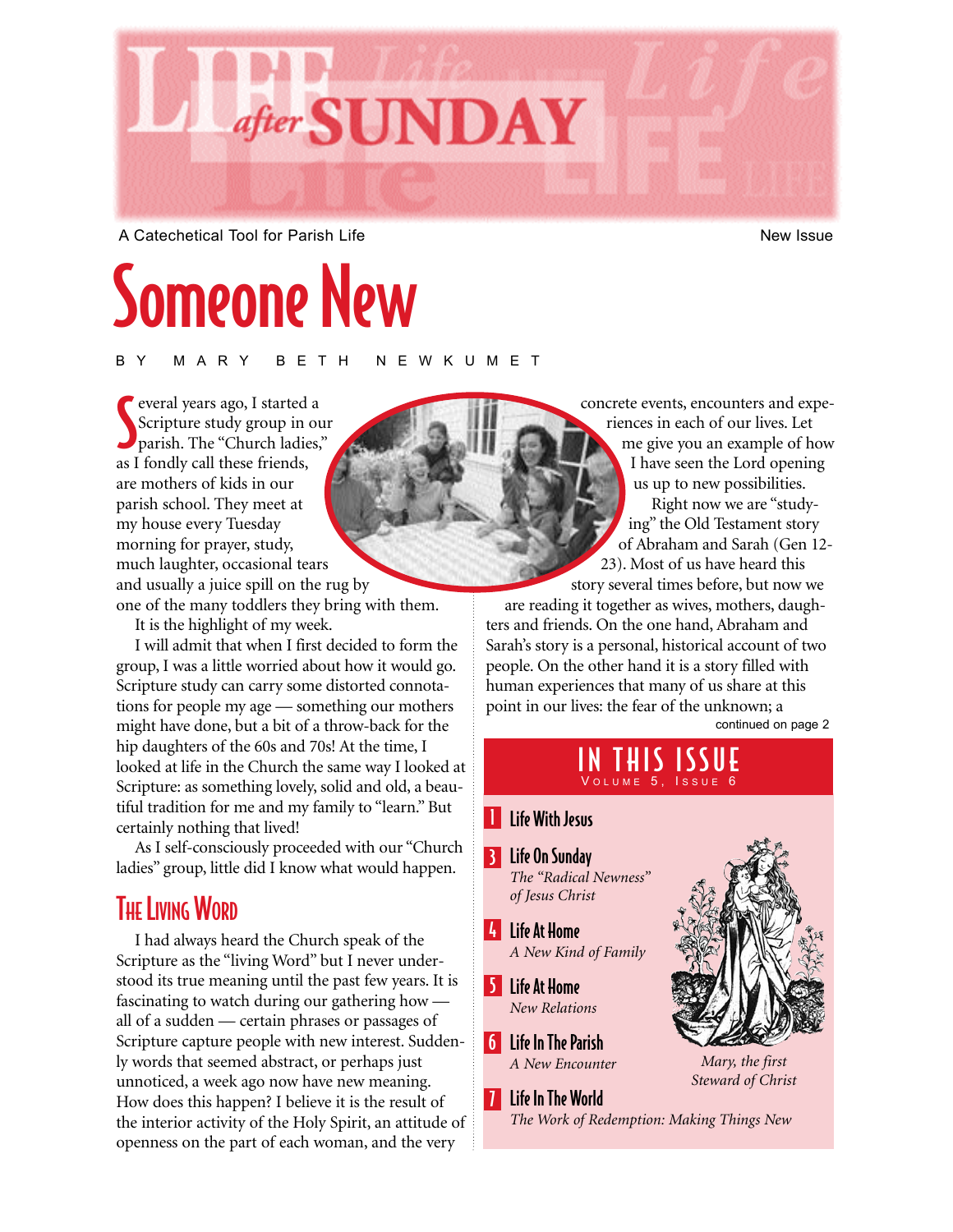

continued from page 1



mysterious, growing relationship with the Lord; a sense of mission; the give and take of human love; the yearning for a child.

The way each woman in our group comes to this beautiful story depends on what *her* life story brings to the living words *that day*. Perhaps one is struggling with her mission, another with a relationship. Depending on the way the Lord is moving her life, different parts of the Scripture text will speak to her. Words that are simply inspiring to some may have very personal meaning for others.

I have become convinced that these moments are not a matter of intellectual or personal interpretation. We don't suddenly understand these readings because we are becoming more scholarly in our faith; rather, in these moments our hearts are being captured by the Lord through his Word as he reveals himself anew to each of us. "When I found him whom my heart loves, I took hold of him and would not let him go," says the bride of her bridegroom in the Song of Songs (3:4). So it is with a soul that has suddenly experienced an encounter with the Lord.

The Lord wants us to know him not just in our heads, but deep in our hearts. Interwoven through the life of the Church, the Scriptures reveal how deeply the Lord loves us with his constant care and eternal commitment. But we good "Church ladies" are

not figuring this out all by ourselves. Responding to an openness from each of us, the Lord is doing the work. St. Augustine had a similar experience to ours after reading a passage of the New Testament: "You struck my heart with your Word, and I loved you," he later wrote in his famous *Confessions*.

### **NEWNESS**

In Church ladies, we have seen that it is these constant encounters with Christ in his Word that not only make the Scriptures live but also create a "newness" about each of us, too. I don't think any of us would say that we experience the Lord the same way we did two years ago. There is newness. We have been moved not by some Thing, but by some One.

This is why the Church never ceases to proclaim the Gospel to the world, because just one encounter with Jesus Christ either through his Word, his sacraments or one of his disciples — can suddenly make things new. Even the most hardened heart hearing the same truths over and over can one day experience life in a radically different way. When St. Paul encountered the living Jesus on the road to Damascus, his life was so

completely changed that he took a new name and began a new life. "When anyone is joined to Christ, he is a new being," he wrote later (2 Cor 5:17).

### CHRIST MAKES US NEW

Christianity has always been about newness. The study of the Acts of the Apostles is so fascinating because the apostles were beloved friends of Jesus who

continued on back page

## Life After Sunday

President John M. Capobianco

Vice President Mary Beth Newkumet

Executive Assistant Jessica K. Love

Theological Advisor Msgr. Lorenzo Albacete

Life After Sunday is a catechetical tool for parish life created by Lumen Catechetical Consultants, Inc., a 501(C)3 not-for-profit educational consulting firm that helps Catholic organizations communicate a life with Christ lived fully through his Church. @ Copyright 1998, 2002. May not be reproduced without permission granted.

**Lumen Catechetical Consultants, Inc.** P.O. Box 1761 Silver Spring, MD 20915 1-800-473-7980 or 301-593-1066 Fax: 301-593-1689 www.lifeaftersunday.com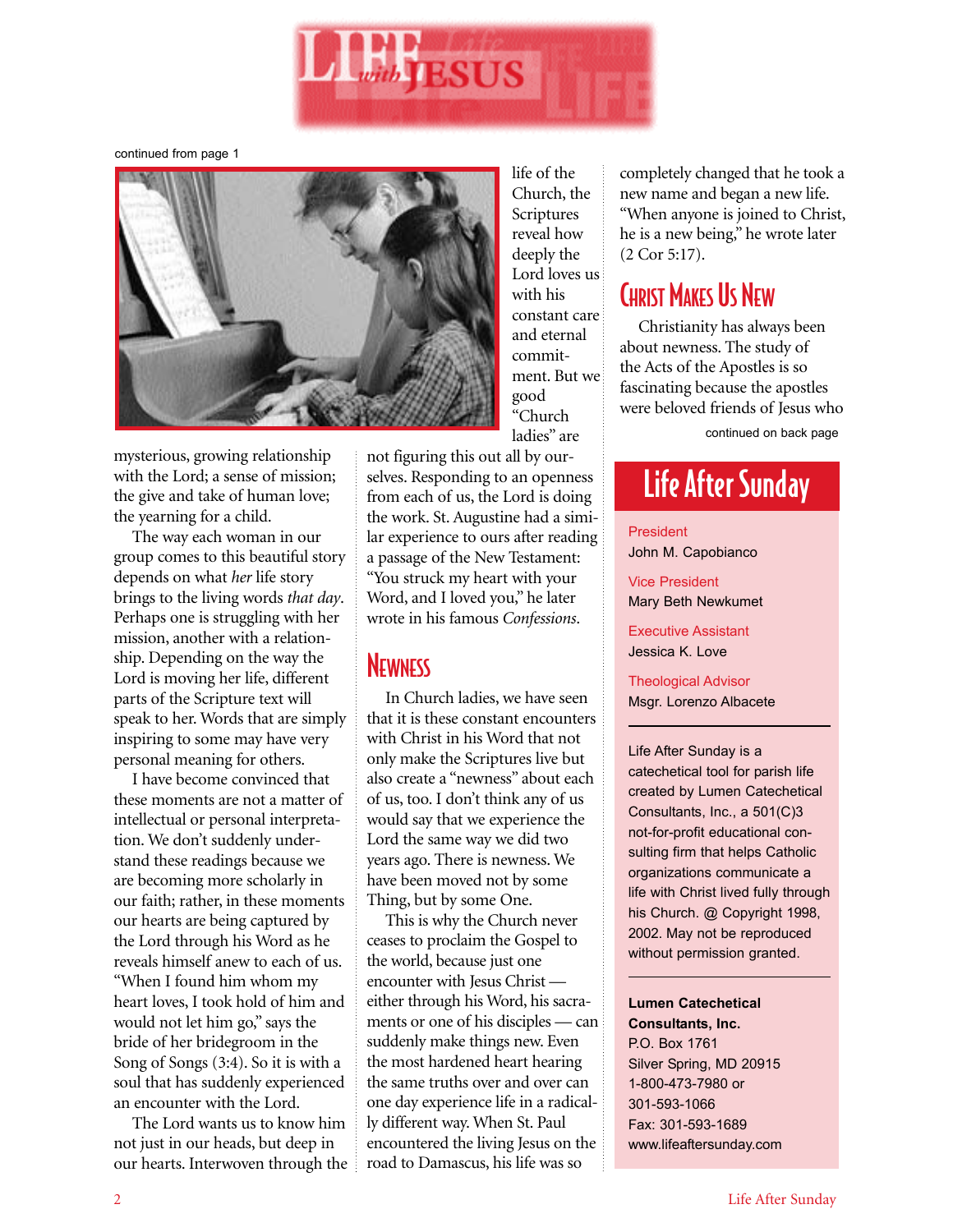

# The "Radical Newness" of Jesus Christ

et's face it: the Christmas<br>season can make you numb<br>and not just for the obvious et's face it: the Christmas season can make you numb reasons. Sure as the mother-decorator-shopper-wrapper-baker, I get actively caught up in the whirlwind of celebrating the birth of Christ with my family and friends. But the numbness is more than that. It is the numbness experienced by the whole culture as we focus on the holiday circus. Even those of us who "keep Christ in Christmas" can allow our eyes to glaze over and become immune to what Pope John Paul II calls the "radical newness of Revelation," of the fact that the Infinite God entered time and history 2,000 years ago in Bethlehem.

Why would God do this? To love us and offer us perfect happiness, says St. Thomas Aquinas: "God's love for man could not be shown in a more powerful way, than that He willed to be united to man in Person. For it is characteristic of love to unite the lover with the beloved. Hence, it was necessary for man tending to perfect happiness, that God should become man."

## CHRIST IS NEW

During this holiday season of Christmas, Hanukkah and Kwanzaa, how do we recognize the Incarnation — the astonishing fact of God becoming Man — as the radical act that changes everything about human life? How can we make each Christmas a time to allow Christ to transform us with "radical newness"?



Perhaps all we need to do is ask him. Through the work of the Holy Spirit, each of us can draw closer to Christ by seeking his living presence during this holiday season. "Whether we admit it or not, there comes for everyone the moment when personal existence must be anchored to a truth recognized as final, a truth which confers a certitude no longer open to doubt," writes the Pope.

For us, this truth is Jesus Christ still present today through the fullness of life in the Church. And unless we grow in our complete dependence on the certainty of that truth we will never experience the full peace and joy of those hopeful carols and hymns sung at this time of year.

"Jesus Christ is the new beginning of everything," reminds Pope John Paul II. "In him all things come into their own, they are taken up and given back to the Creator from whom they first came. Christ is thus the fulfillment of the yearning of all the

world's religions and, as such, he is their sole and definitive completion." [*Tertio Millennio Adveniente #6*] — *MBN* ❖

## A Sacrament of **Newness**

At Christmas, the Church asks Catholics to reconcile with the Lord through the Sacrament of Penance. Once our sins are forgiven and we are reconciled with the Father through his Son, we truly are new creatures. The depth of change that is now possible in our lives is extraordinary — but how many of us take the occasion to really delve into that grace and use it? This holiday season, attempt to reconcile with the Lord through this essential sacrament. If you have forgotten how to go to Confession, simply ask the priest to help you begin. Come back to the Lord and find peace for the deepest yearnings of your heart. ❖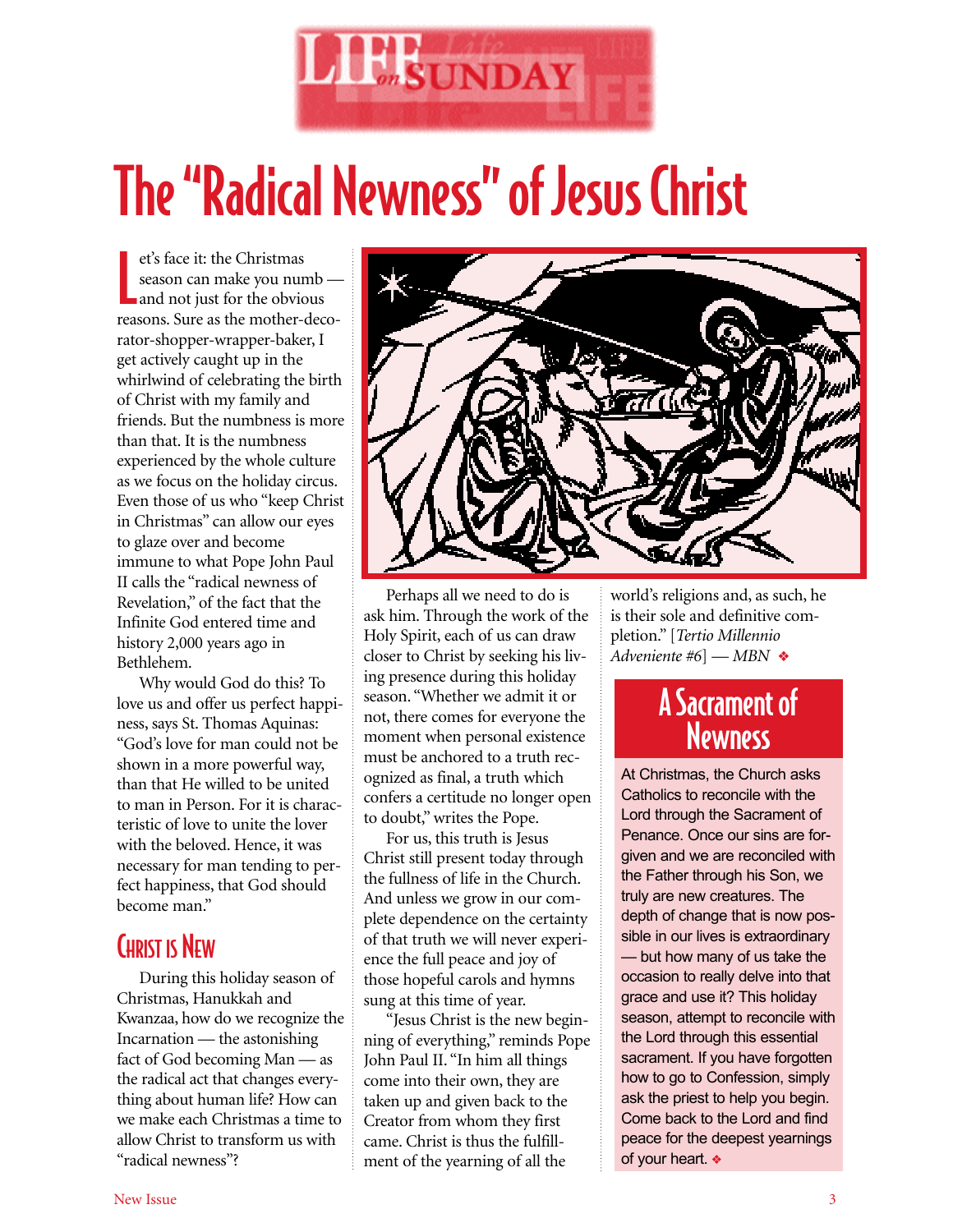

# A New Kind of Family

the coming of the Lord into<br>time and history created a 1<br>kind of family — a holy far<br>the comparation of the comparation of the comparation of the comparation of the comparation of the comparation of the comparation of the time and history created a new kind of family — a holy family — a family filled with the presence of God. One only has to look at the family stories in the Old Testament to see that despite the struggle of many good men and women to live their covenant with the Lord, it was often difficult to maintain the relationship without evidence of his constant presence in their midst. With the Resurrection of Christ, we *do* have his constant presence in our midst. Holy families now are possible. But maybe your desire to make your family "holy" needs a spiritual makeover.

# Getting There…

#### **PRAYER MAKES FAMILIES NEW**

My mother has always confidently believed that "prayer changes things." In fact, this simple motto is displayed in her dining room. Her prayer to God is very personal and private for her children and her family and friends. What has always impressed me most was her rock solid conviction that the Lord was listening and waiting for her prayer, and that — if it was his will — he would be happy to "change things," to make things new, if only she gently reminded him enough. I have seen that when you really trust the Lord's will in this way, the heart of your family will change anew and grow stronger and stronger. — JMC ❖

### **AREN'T WE HOLY?**

For many in our culture "holy" means coldly pious, fairly humorless, and frankly, no fun. The Billy Joel line, "I'd rather laugh with the sinners than cry with the saints" sums up our cultural attitude towards holy, prayerful people. I know if I said to my own family of five siblings, their five spouses and 26 children — "hey, aren't we holy?" — they'd look at me like I had stepped in something awful. Then they'd pound me! But yet, in some mysterious way, my family is holy. Every one of us has a deep love of the Church. We rely on each other, pray for, and forgive one another. We enjoy each other's company. Each of us would say we have experienced the Lord's kindness and grace and loving presence

in our lives. Isn't that what holiness is? If we believe the Lord is the magnificent creator of all that exists, how can we possibly look at life with him as dull, unattractive and undesirable? The first Holy

Family suffers

greatly from an image of them as a remote model of pious family life that lived 2000 years ago. If this is all we see of them, then we are only scratching the spiritual surface of how they can help strengthen family life. They are not a model; they are present among us. Their life and work continues. Why not invite them to

## **A NEW CHRISTMAS PRESENT: TIME**

**I**n a beautiful reflection on gifts<br>Christmas, Archbishop James In a beautiful reflection on gifts at P. Keleher of Kansas City, KS, suggests that the most revered present is the gift of time: time for the Lord, time for our families, time for our friends. "Believe me," he says, "I know that this is not easy since so much of our lives are filled with Things to do, Things to achieve, Things to finish. So it becomes harder and harder to give time to the important people in our lives. However the truth is this: nothing could be a better gift, nothing could heal our mutual misunderstandings better, nothing could forge deeper bonds of love than time spent with each other. This Christmas, buy whatever you wish for each other but most of all give Him and one another the gift of greatest value, the gift of time spent with love"<sup></sup>



be an intimate part of your family? Ask them to be present with you during your toughest times. I don't care what the problem is, Jesus, Mary or Joseph will help you. Ask them, beg them, put them to work with you. They love making other families holy. Trust them to show you a new image of what a "holy family" is meant to be. — *John M. Capobianco* ❖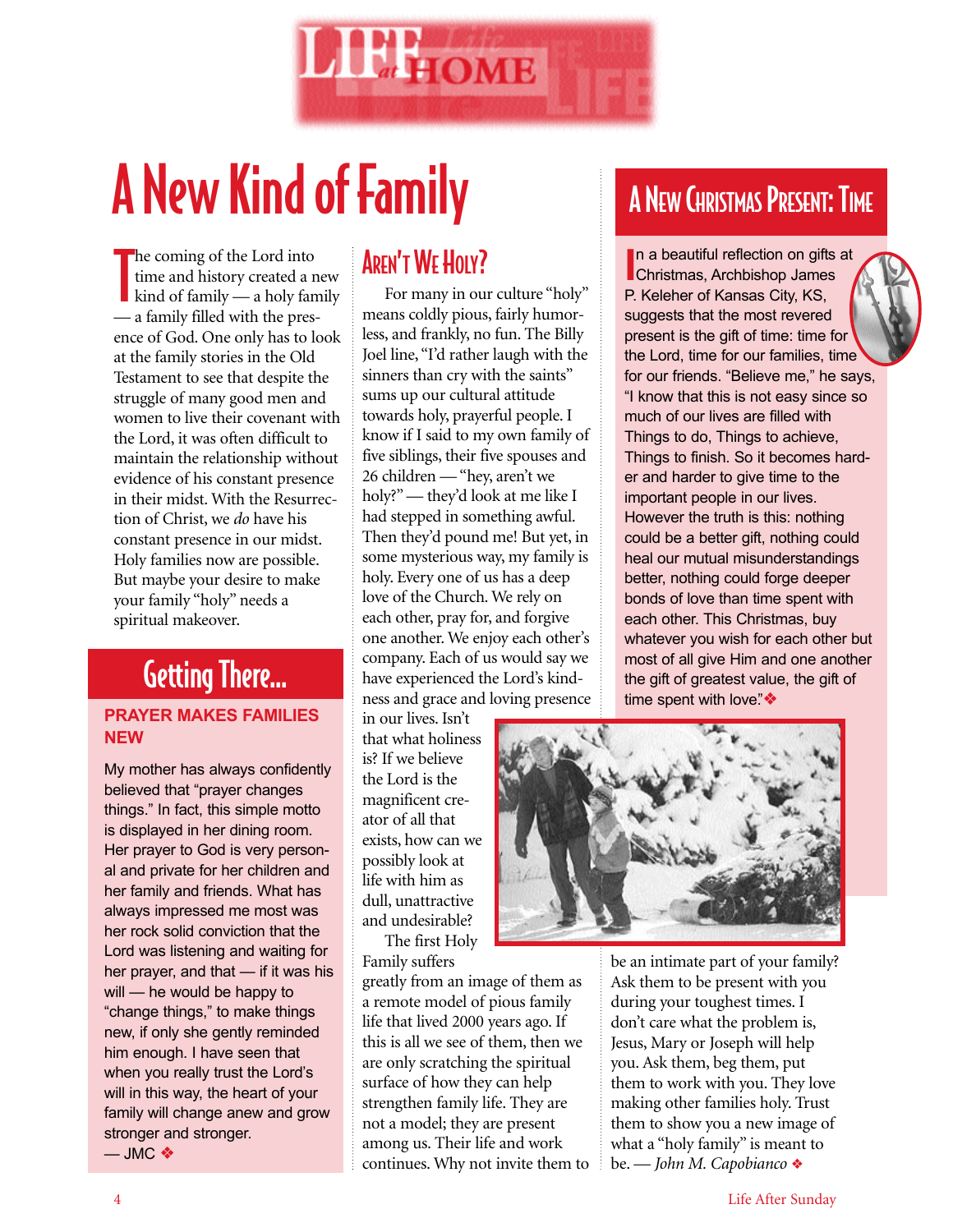# New Relations

**Mathappens to your family when you don't allow you self to become a "new performance"**<br>Son" in Christ. How many lives hat happens to your family when you don't allow yourself to become a "new perare affected by just one person's decision to turn away? The interconnectedness of the Body of Christ is probably not much on our minds when we sit down to Christmas dinner, but it should be. The strains in family relations are always the result of sin.

Miraculously for those who live in Christ, sin can be forgiven and reconciliation is possible, although few families arrive at this revelation all at the same time! And yet, a life with Christ authentically pursued by just one member can have a profound impact on the entire family — maybe not for a long time, maybe not in a way that you can easily measure — but nevertheless an impact that changes life for everyone.

Although the world teaches us that deep down people can never really change (it's either nature or nurture, right?!), a life with Christ constantly proclaims that new things are possible even in families that are scarred and damaged by sin. "What is Christianity if not the creation of a new man who, because of his nature becomes a *new presence* in the world?" writes Italian theologian Msgr. Luigi Guissani.

### A NEW MAN

No one who knew Matt Talbot in his native 19th century Ireland would have given *him* much hope of "becoming a new presence." His family looked upon him as an embarrassing lost cause. Chronically addicted to alcohol, Matt drank away what little money he



## Getting There…

#### **THE NEW YEAR**

**O**ne way to draw your family closer to the Lord this year is to begin living the liturgical year in your home. Find a liturgical calendar and mark your family calendar with important dates in the life of the Church. In our house we mark not only the obvious dates such as major feasts and other holy days of obligation, but also the dates that are special to our family. We include the feast days of everyone's patron saints, Marian feasts, the Feast of the Guardian Angels, and feasts of other favorite family saints such as Saints Nicholas, Francis of Assisi and Teresa of Avila. This year, try to live the liturgical life of the Church, not just on Sunday, but on every other day as well. Each season reminds us of the Father's loving care and the stages of the life, death and resurrection of his Son as he fulfilled the covenant with his people.— MBN  $\triangle$ 

had, embarrassed his siblings and as he would later admit, "broke my mother's heart." But on the day he finally hit rock bottom in 1884, he turned to the Lord and the Blessed Mother for a new life. The seeds of this budding dependence on Someone else had been planted years before. His sister wrote: "I heard him say (after his conversion) that even when drinking he was devout in his mind to the Blessed Virgin and used to say an odd Hail Mary, and he attributed his conversion to this."

The first three months were especially torturous for Matt as he tried to quit both drinking and cigarettes without the help of medication or support groups. He spent most of his free time in Church sitting before the presence

of Christ in the Blessed Sacrament. As he grew in his dependence on life with Jesus, people noticed something about him that was different: "The men who worked with him came to realize that, by some means some lever unknown to them he was raising himself, infusing an element of greatness into all he did. He had an inner serenity which others recognized in him, while feeling that they themselves lacked it," according to his biographer Mary Purcell. When Matt died in 1925, he was sober, peaceful and beloved by his family and friends. His cause for sainthood is currently under investigation by the Vatican's Congregation for the Causes of the Saints. Many people pray to him for family members who suffer from addictions. ❖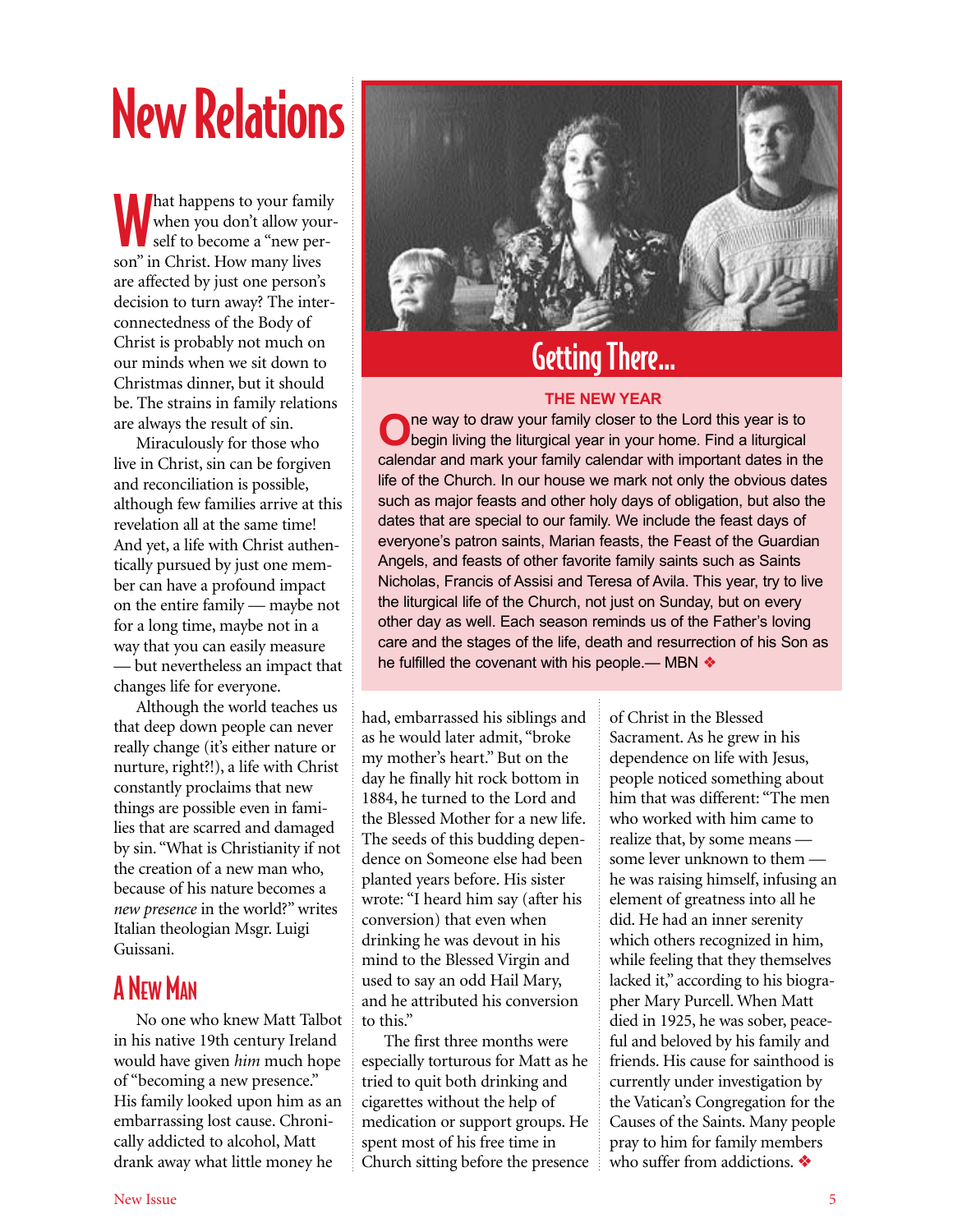

# A New Encounter

**P**arishes often go out of their<br>
way at this time of year to wel-<br>
come friends and family memarishes often go out of their way at this time of year to welbers who have drifted away from a life in the Church. Yet if life in the parish is not fueled by an *authentic* encounter with the living Jesus and people who have been moved by that encounter — then the welcome risks being marginalized and out of touch with the deepest longings of the dominant culture. When this happens, people who have left the faith become further convinced that there is nothing new or fresh about life in the Church, and faith is viewed only as the same old "scheme."

It is easy to see how people who do not witness an authentic faith can not see anything new about the Church. This dusty view, says Italian theologian Msgr. Luigi Guissani, "is like the house in certain oriental countries where there is a corner for the ancestors which no longer has any significance." If visitors to our parishes can only see our faith as "an orga-

## Getting There…

The challenge of the "new evan-<br> **The challenge of the "new evan**gelization" programs at many parishes is how to present an authentic encounter with Christ to people who are beginning their search for God. Responding to this challenge is usually not just a matter of better materials, but rather of identifying a few parishioners who have been "moved" by the Holy Spirit into a deeper experience of the Church. Like the first Apostles, these few can provide a witness that not even the finest textbooks can match. And this is why, as Pope John Paul II says, "teachers must also be witnesses."❖

nized structure of religious devotion tolerated as the answer for those who feel some religious need," says Guissani, they will never be convinced that a life with Christ through the Church can have any impact on their lives or society.

## AN AUTHENTIC CHRISTIAN LIFE

An encounter with authentic Christian life is something that is recognizable to every human heart. Whether people are open to it or not is determined by many factors, but no one can deny the universal attraction of people like Mother Teresa or Pope John Paul II. Sometimes, people are captured by an authentic encounter with the Lord solely with their hearts against the wishes of their heads! This was the case with John Henry Newman (1801-1890), a faithful member of the protestant Church of England.

A scholar at Oxford University well-known throughout the land for his intellect and religious leadership, Newman thought he knew everything there was to know about "Papist Catholicism." But as he studied the heresies of the early Church and saw what had caused people to turn away, he recognized a living truth that could not be altered. Newman came to realize that Henry VIII's establishment of his beloved Church of England was based on the precepts of man and not of God, and that the "Church of Rome" still held the only unchanging mission handed down from the Apostles through

their witness of Jesus Christ. As he contemplated a new life with Christ within the Catholic Church, Newman was deeply aware of the risk he was taking: "I am distressing all I love, unsettling all I have instructed or aided. I am going to those whom I do not know, and of whom I expect very little. I am making myself an outcast, and that at my age -oh! what can it be but a stern necessity which causes this?" he wrote.

After resigning from the Anglican Church, a story which made headlines in newspapers all over Great Britain, Newman took two more years of inquiry and discernment before he entered the Catholic Church. He lost his prestigious job at his beloved Oxford; his friends and family were devastated. Yet "when Newman made up his mind to join the Church of Rome," observed biographer R.H. Hutton, "his genius bloomed out with a force and freedom such as it never displayed in the Anglican communion." Roundly criticized in public forums, Newman's thoughtful, reasoned written defenses of his new-found life were read by thousands and continue to influence people today.

By following the path that the Lord had planned for him, Cardinal John Henry Newman experienced the deep peace of a true disciple. In 1884, Newman wrote, "For myself, now, at the end of a long life, I say from a full heart that God has never failed me, never disappointed me, has ever turned evil into good for me." ❖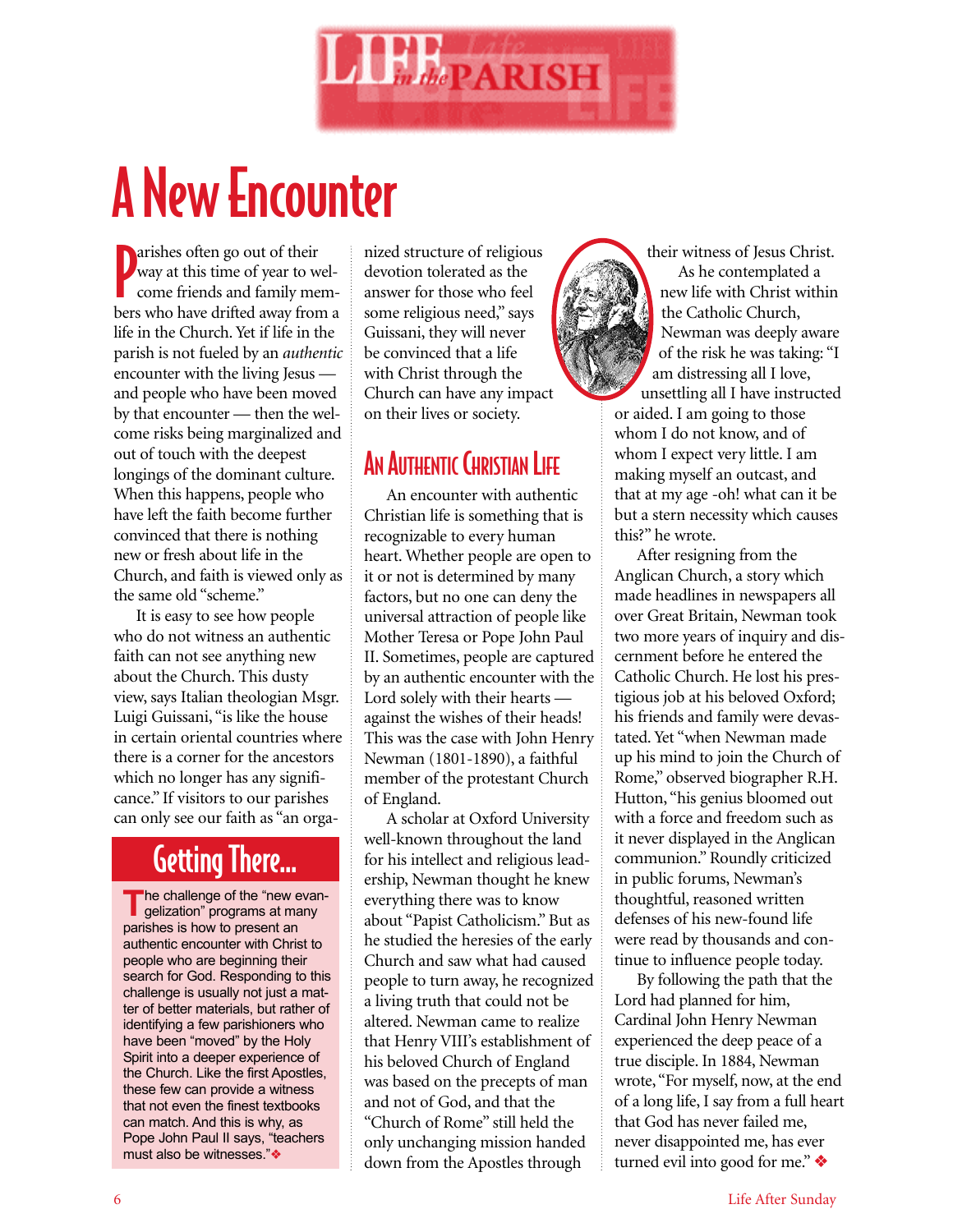

# The Work of Redemption: Making Things New

Cording to a recent United<br>Nations' Human<br>Development Report, "the ccording to a recent United Nations' Human richest fifth of the world's people consumes 86 percent of all goods



# Getting There…

#### **NEWNESS DEPENDS ON YOU**

Do you have a family in your neighborhood that does not celebrate Christmas? Why not include them in some aspect of your family's holiday festivities? You do not have to preach, just share your joy and friendship. As you see Jesus in them, help them to get a glimpse of him in you.❖

and services while the poorest fifth consumes just 1.3 percent. Indeed, the richest fifth consumes 45 percent of all meat and fish, 58 percent of all energy used and 84 percent of all paper, has 74 percent of all telephone lines and owns 87 percent of all vehicles."

Statistics like these can be overwhelming and prompt a certain fatalism about the world. It's simply the "survival of the fittest," many people think to themselves. Although many "humanists" do what they can to make the world a better place, deep down they feel that nothing will ever really change. Luck and fate factor deeply into the way they look at the random events in the world — and in their own lives. Ulti-

mately, they think, we are all just products of our biology and our circumstances.

This kind of fatalism does not recognize the newness of the presence of Christ in the world.

## **THE CHRISTIAN PRESENCE IS NEW**

As Catholics, we must be convinced through our own encounter with Christ that the fullness of life with him can solve the problems and lift up the people of every culture in the world — not only third world nations, but the "richest fifth," too. In his encyclical, *Faith & Reason* (70-71), Pope John Paul II reminds us that "faith's encounter with different cultures has created something new....Cultures are not only not

## Thought for the New Year

Christ has no body now on earth, but yours,

- No hands but yours,
- No feet but yours.



Yours are the eyes through which the compassion of Christ must look out on the world.

- Yours are the feet with which He is to go about doing good.
- Yours are the hands with which He is to bless His people.
- St. Teresa of Avila

diminished by this encounter, rather, they are prompted to open themselves to the newness of the Gospel's truth and to be stirred by this truth to develop in new ways."

Catholics often discount the newness of their Christian presence in the world. Consequently, we communicate that reluctance to people we know. But we should never cease to proclaim that new things are possible. Change can happen only when we bring Christ-in-us to continue the work of redemption in the world. As St. Teresa of Avila so keenly describes in her meditation (*see above*), the Lord is counting on each of us, the members of his Body, to create a new world where resources are shared and justice is upheld for each person in the human family. What will you do this year to continue the work of redemption? ❖